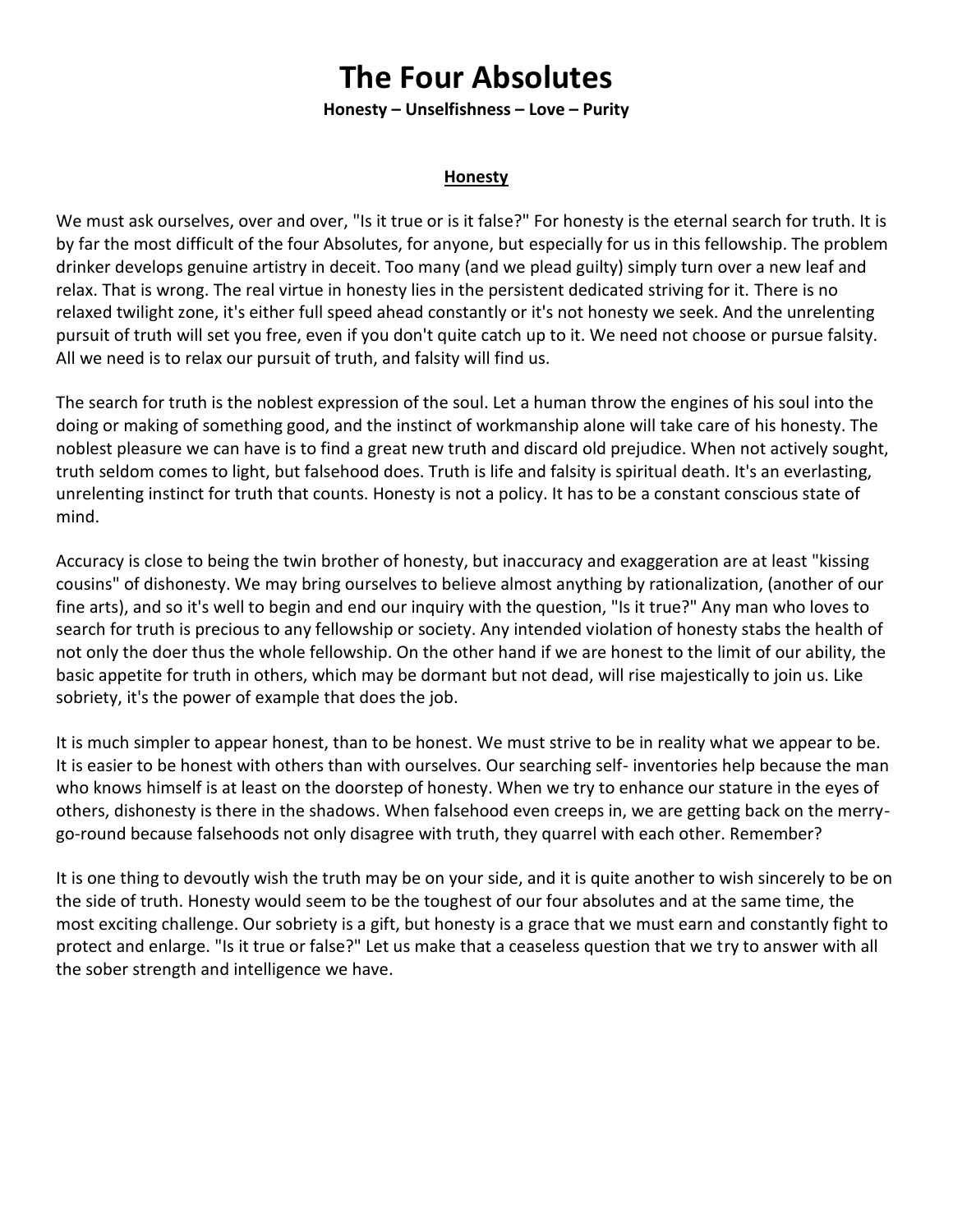# **Unselfishness**

At first blush, unselfishness would seem to be the simplest of all to understand, define and accomplish. But we have a long road to travel because ours was a real mastery of the exact opposite during our drinking days.

A little careful thought will show that unselfishness in its finest sense, the kind for which we must strive in our way of life is not easy to reach or describe in detail. In the final analysis, it must gain for us the selflessness, which is our spiritual cornerstone, the real significance of our anonymity.

Proceeding with the question method of digesting the absolute, we suggest you ask yourself over and over again in judging what you are about to do, say think or decide, "How will this affect the other fellow?"

Our unselfishness must include not merely that we do for others, but that which we do for ourselves. I once heard an old-timer say that this was a 100% selfish program in one respect, namely that we had to maintain our own sobriety and its quality before we could possibly help others in a maximum degree. Yet we know that we must give of ourselves to others in order to maintain our own sobriety, in a spirit of complete selflessness with no thought of reward. How do we put these two things together?

Well, for one thing, it points up that we shall gain in direct proportion to the real help we give others. How many of us make hospital calls simply because we think that we need to do it to stay sober? Those who think only of their own need and who reflect little on the question of doing the fellows at the hospital some genuine good are missing the boat. We know, for we used to make hospital calls in much the same way that we took vitamin pills.

Then one day in our early sobriety, we were asked to call on a female patient. There weren't enough gals to go around in those days and the men were called in to help. Never will we forget the anxiety on the way to that nursing home. And after nearly two hours of earnest talk we left one of the noblest women we will ever meet, worried about whether we had helped, or hurt, or perhaps had accomplished nothing at all. Some of her questions stayed with us. We thought of better answers later on, and returned to see her several times.

We are helped on our long journey to unselfishness by our great mission of understanding that sometimes seems as precious as the gift of sobriety itself. But the quality cannot be confined alone to that which we do for others. We must be unselfish even in our pursuits of self-preservation. Not the least of our aid to others comes from the examples of our own lives.

Is there any protection against that first drink which equals our thought of what it may do to others, those whose unselfish love guided us in the beginning, and those whom we in turn guided later on? We are again reminded of the later verse of an anonymous poem:

"I must remember as I go, through sober days, both high and low, what I must always seem to be for him who always follows me."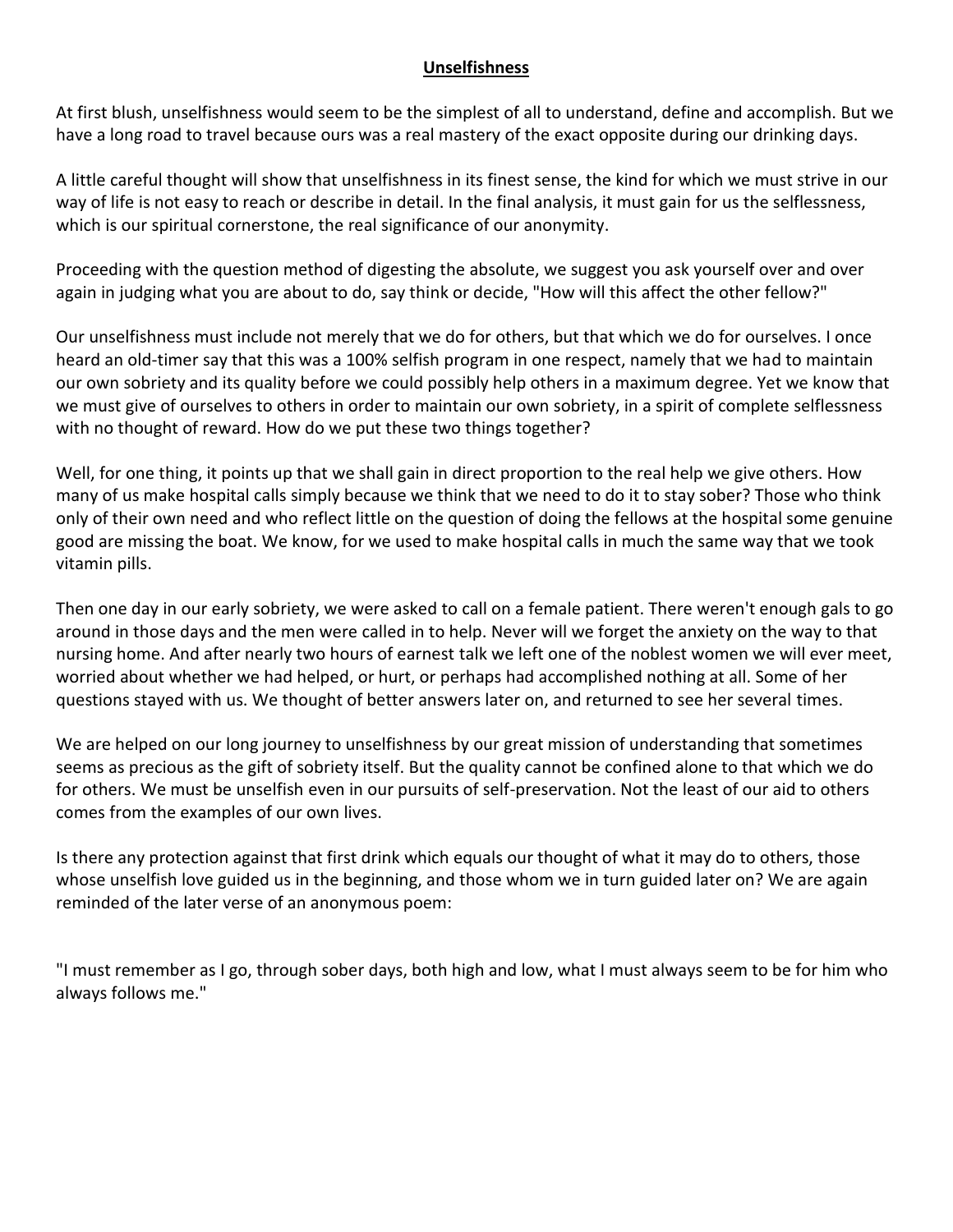#### **Love**

We often learn more by questions, than by answers. Did you ever hear a question that caused you to think for days or even weeks? The questions, which have no easy answer, are often the key to the truth. However, in this series on the four Absolutes, we are concerned with the questions we should be asking ourselves over and over again in life. The integrity of our answers to these questions will determine the quality of our life, may even determine the continuance of our sobriety.

A good question to ask ourselves on love might be, "Is it ugly or is it beautiful?" We are experts on ugliness. We have really been there. We are not experts on beauty but we have tasted a little, and we are hungry for more. Love is beauty. Coming from the depths of fear, physical agony, mental torture and spiritual starvation, we feel completely unloved, impregnated with self-pity, poisoned by resentment, and devoured by a prideful ego, which with alcohol has brought complete blindness. We receive understanding and love from strangers and we make progress as we in turn give it to new strangers. It's as simple as that. Fortunately for us love is inspiring from the very beginning, even in kindergarten, which is where many of us still are.

The old song tells us that love is a many-splendored thing. In giving it we receive it. But the joy of receiving can never match the real thrill of giving. Consider that the non-alcoholic seldom experiences this great mission of love, which is ours and you have a new reason for gratitude. Few are privileged to save lives. Fewer have the rich experience of being God's helper in the gift of a second life. Love is a poor man's beginning toward God. We reach our twelfth step when we give love to the new man who is poor today, as we were poor yesterday. A man too proud to know he is poor has turned away from God with or without alcohol. We have been there too. But if he has a drinking problem, we can show him the way through love, understanding and our own experience.

When we live for our own sobriety, we again become beggars in spiritual rags, blind once again with the dust of pride and self. Soon we shall be starving with the hunger of devouring ourselves, perhaps even lose sobriety, Love is "giving of yourself" and unless we do, our progress will be lost. Each one owes the gift of this second life of sobriety to every other human being he meets in the ceaseless presence of God, and especially to other alcoholics who still suffer. Not to give of himself brings the desolation of a new poverty to the sober alcoholic.

When we offer love, we offer our life; are we prepared to give it? When another offers us love, he offers his life; have we the grace to receive it? When love is offered, God is there; have we received Him. The will to love is God's will; have we taken the Third Step? Ask yourself, "Is this ugly or is it beautiful?" If it's truly beautiful then it is the way of love, it is the way of A.A., and it is the will of God, as we understand Him.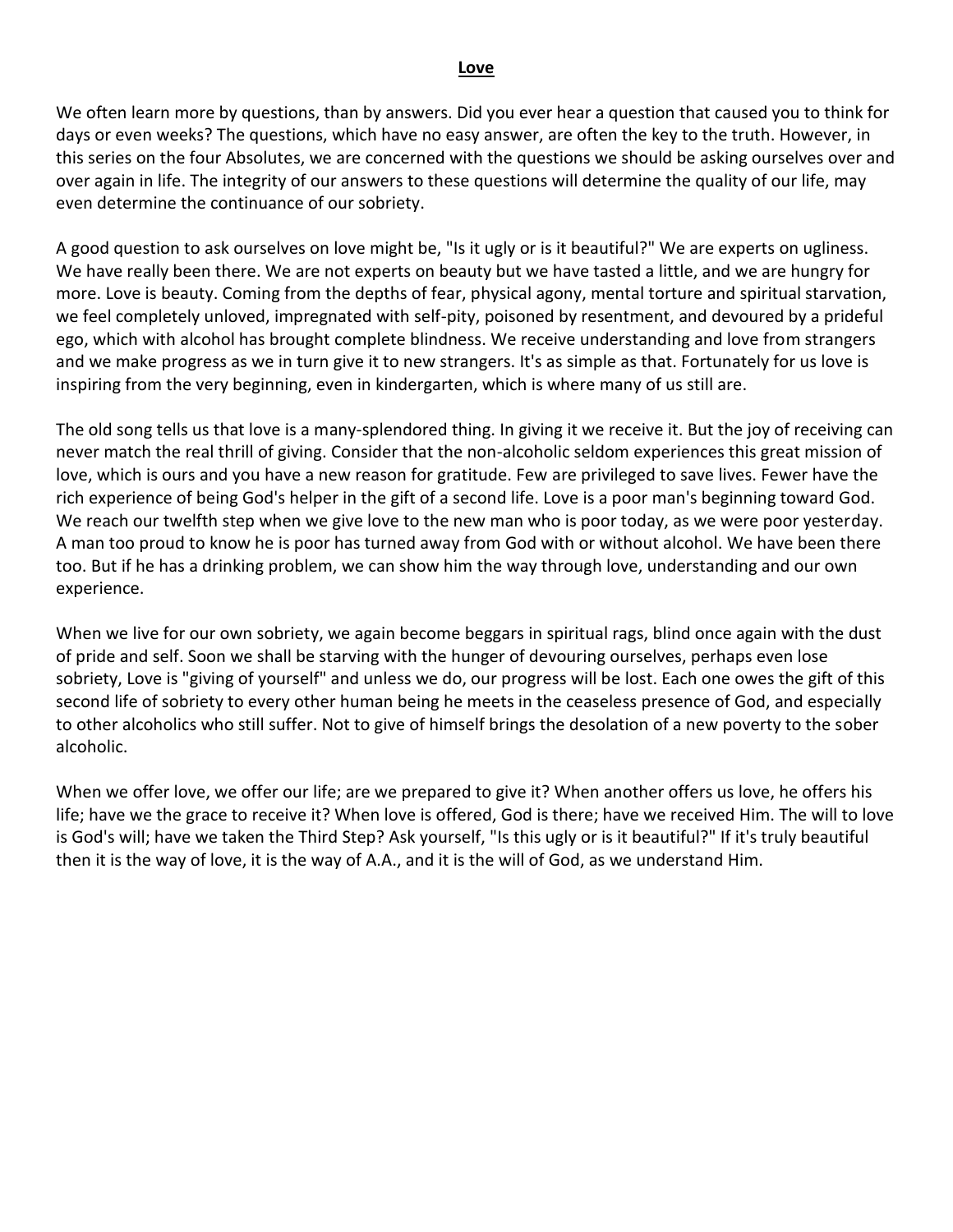### **Purity**

Purity is simple to understand. Purity is flawless quality. Gerard Groot in his famous fourteenth century book of meditation, has an essay entitled, "Of Pure Mind and Simple Intention", in which he says, "By two wings a man is lifted up from things earthly, namely by Simplicity and Purity. Simplicity doth tend towards God; Purity doth apprehend and taste Him."

Purity is a quality of both the mind and the heart, or perhaps we should say the soul of a man. As far as the mind is concerned, it is a simple case of answering the question, "Is right, or is it wrong?" That should be easy for us. There is no twilight zone between right and wrong. Even in our drinking days we knew the difference. With most of us, knowing the difference was the cause or part of the cause of our drinking. We did not want to face the reality of doing wrong. It isn't in the realm of the mental aspects of purity that our problem lays. We can all answer the question quoted above to the best of our ability and get the correct answer.

It's in the realm of the heart and spirit that we face difficulty. We know which is right, but do we have the dedicated will to do it? Just as a real desire to stop drinking must exist to make our way of life effective for us, so we must have a determined desire to do that which we know is right, if we are to achieve any measurable degree of purity. It has been well said that intelligence is discipline. In other words knowledge means little until it goes into action. We knew we should not take the first drink, remember? Until we translate our knowledge into the action of our own lives, the value of it is non-existent. We are not intelligent under such circumstances. So it is with the decency of our lives. We know what is right, but unless we do it, the knowledge is a haunting vacuum.

In discussing unselfishness we mentioned that it includes more than just doing for others. We repeat that it includes all that we do, since much of our help to others comes through our own example. Nowhere is this truer than in the decency and rightness of our life. Were we to contemplate the peace and contentment that a pure conscience would bring to us, and the joy and help that it would bring to others, we would be more determined about our spiritual progress. If our surrender under the Third Step has not been absolute, perhaps we should give the Eleventh Step more attention. If you have turned your will and your life over to God, as you understand Him, purity will come to you in due course because God is Good. Let us not just tend toward God, let us taste of him.

In Purity as in Honesty the virtue lies in our striving. And like seeking the truth, giving our all in its constant pursuit, will make us free even though we may never quite catch up to it. Such pursuit is a thrilling and challenging journey. The journey is just as important as the destination, however slow it may seem. As Goethe says, "In living as in knowing be intent upon the purest way."